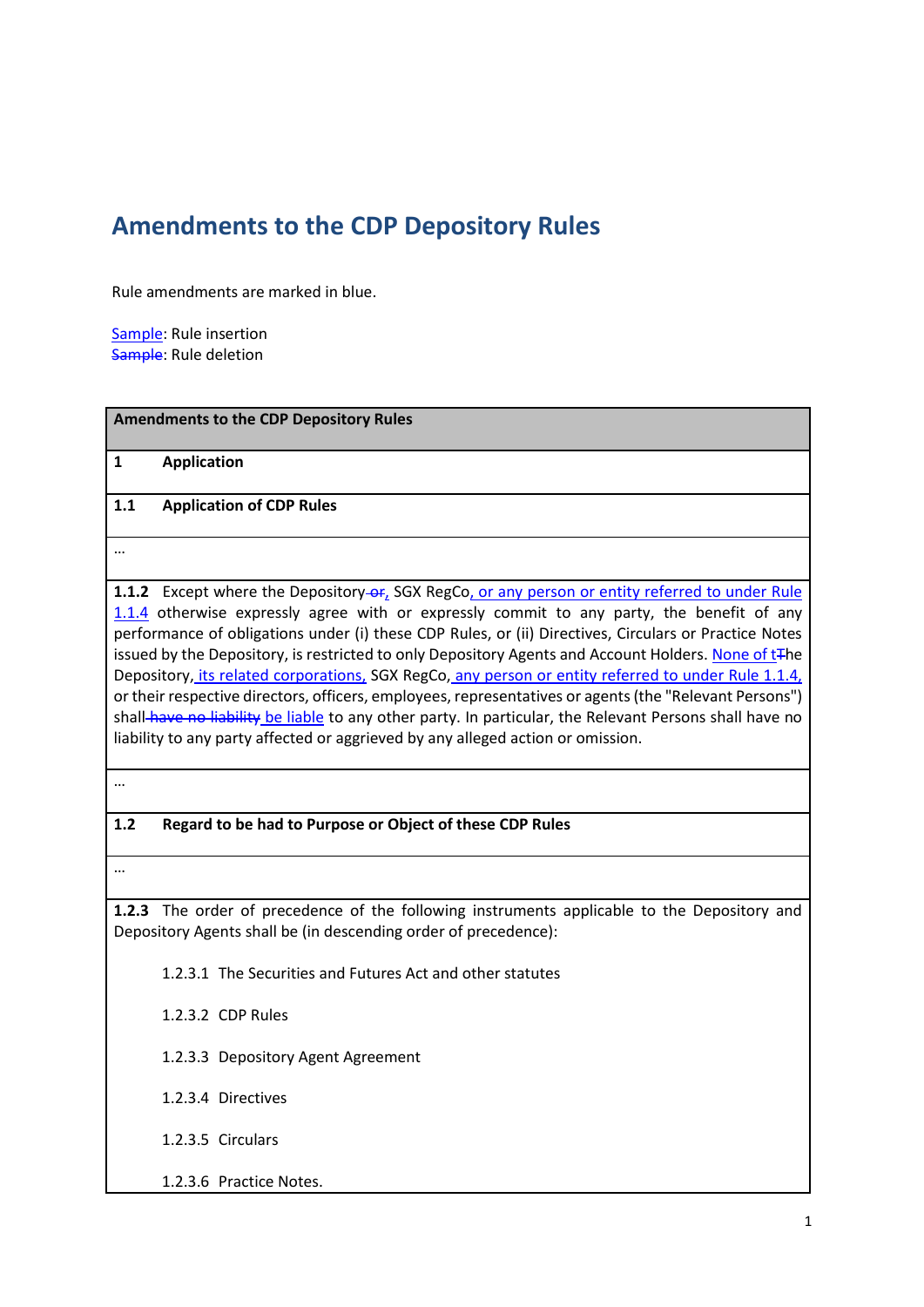#### **Amendments to the CDP Depository Rules**

**1.2.4 In Unless expressly provided otherwise, in the event of any conflict between the provisions of** the aforesaid instruments, the provisions in an instrument with a higher level of precedence shall prevail over the provisions in an instrument with a lower level of precedence.

…

### **13 Liability**

### **13.1 Liability**

TheAny liability of the Depository, its directors, officers, employees, representatives or agents arising out of, or in relation to any Deposited Securities shall be governed by these CDP Rules and the Depository Agent Terms.

### **13.2 Force Majeure**

None of the Depository, its related corporations, SGX RegCo, any person or entity referred to under Rule 1.1.4, or their respective directors, officers, employees, representatives or agents (the "Relevant Persons") shall be liable for any losses or damages that may be suffered, incurred or sustained by any Depository Agent or any Account Holder or Sub-Account Holder, nor shall be responsible for failure to comply or delay in complying with any duty or obligation under or pursuant to these CDP Rules arising as a direct or indirect result of any reason, cause or contingency beyond the Relevant Person's reasonable control, including (without limitation) natural disasters, act of God, industrial action, computer breakdown or sabotage, currency restrictions, war or terrorism, or the failure, suspension or disruption of any relevant stock exchange, clearance system or market.

### **13.3 No Liability**

A Relevant Person shall not be responsible for any loss or damage suffered by the Depositors as a result of or in connection with, or as a result of or in connection with any thing done or not done as a direct or indirect consequence of, the performance or non-performance by any Relevant Person of its duties unless the same results from an act of negligence or fraud on the part of that Relevant Person; in which event the Depository shall promptly replace any Deposited Securities which have been lost, stolen or destroyed. Where such replacement of lost, stolen or destroyed Deposited Securities is not possible, the collective liability of the Relevant Persons in connection with any Deposited Securities shall not exceed the lower of the market value of the Deposited Securities to which such loss or damage relates at the time of discovery of such negligence or fraud or at the time of proposed replacement.

In no event shall any Relevant Person be responsible for any loss or damage suffered by a Sub-Account Holder as a result of or in connection with, or as a result of or in connection with any thing done or not done as a direct or indirect consequence of, the Depository performing its duties to a Depository Agent under these CDP Rules.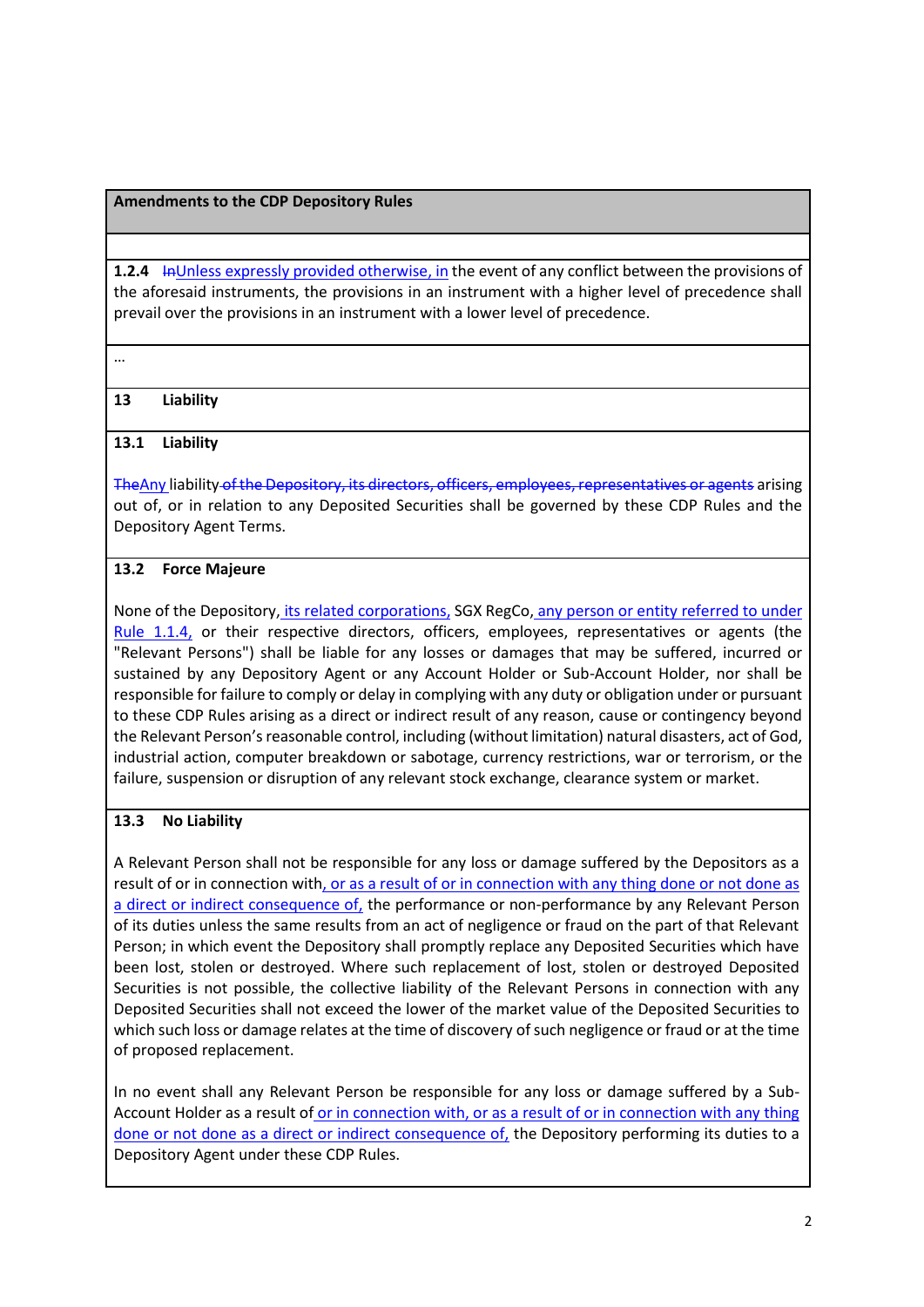### **Amendments to the CDP Depository Rules**

…

#### **14 Indemnity**

#### **14.1 Indemnity**

Each Depository Agent indemnifies each of the Depository, its related corporations, SGX RegCo, any person or entity referred to under Rule 1.1.4, and their respective officers, directors, employees, representatives and agents ("Indemnified Persons") and hold them harmless against all costs, fees (including legal fees on a solicitor and client basis), expenses, liabilities, taxes, assessments, losses, fines, penalties, losses and damages suffered or incurred by any of them directly or indirectly arising from or in connection with the following matters, except when the losses and damages are directly caused by the Depository's failure to act in good faith, or by an act of negligence or fraud, on the part of the Depository:

14.1.1 any breach by the Depository Agent of its obligations under the Depository Agent Terms;

14.1.2 any wilful, unlawful or negligent act or omission by a Depository Agent;

14.1.3 any legal proceedings or dispute resolution proceedings of any nature which the Depository Agent is a party to or required to take part in, and which requires the Indemnified Persons' involvement ("Proceedings"), including production of information or documents, whether at the request of the Depository Agent or otherwise;

14.1.4 the actions or omissions by the Indemnified Persons in reliance on instructions or communications believed in good faith by any of them to have been given by or on behalf of the Depository Agent or the failure of the Depository Agent to give instructions to the Depository; and

14.1.5 any action by the Indemnified Persons in respect of the Deposited Securities, taken in good faith to comply with any law, regulation or order of any government, competent authority or any court or tribunal.

#### …

## **17 Definitions and Interpretation**

#### **17.1 Definitions**

| $\cdots$          |        |
|-------------------|--------|
| Exchange<br>Trade | means: |